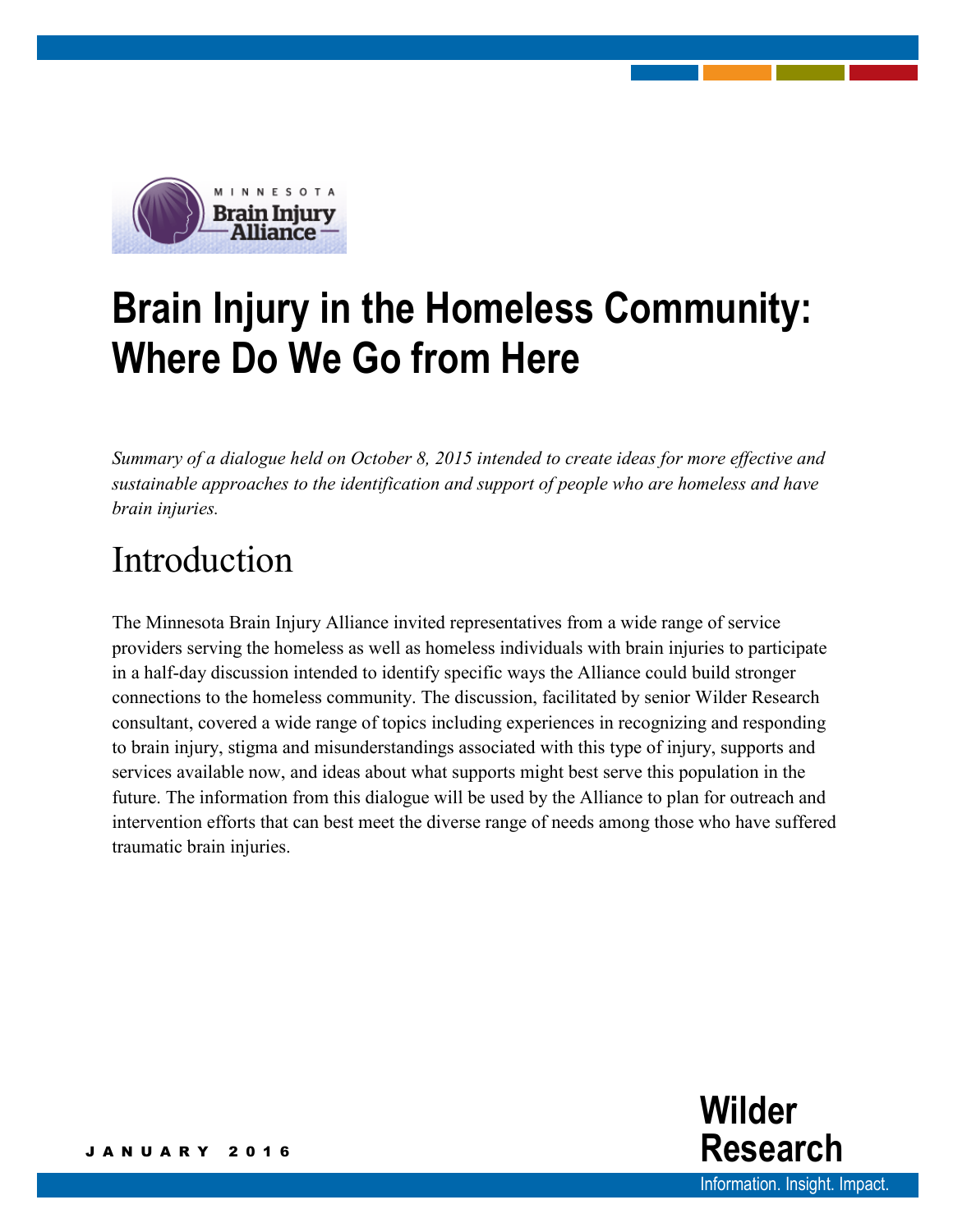### Participants

In addition to the session facilitator, a total of 24 individuals participated in the three and one-half hour discussion held at the headquarters of the Minnesota Brain Injury Alliance (MNBIA). The discussion included one brief break in the morning and a noontime break for lunch.

Eight participants were employees of the Minnesota Brain Injury Alliance, two were individuals who had sustained brain injuries themselves and also experienced homelessness, and the remaining 14 were recruited from a wide array of human service organizations. These included nonprofit providers working as advocates for homeless adults, shelter services staff, workforce development specialists, healthcare providers, ministerial staff, outreach workers, and a representative payee working with clients who had sustained brain injuries and who were receiving clients Social Security benefits. Participant responsibilities within their respective organizations ranged from directors and managers to unit supervisors and line staff. In addition, some served in specialist roles related to education and outreach. One participant was a volunteer within her organization. The majority of participants had from 1 to 5 years of experience in their current role, although, six people had been in their current role for 15 years or more. With few exceptions, the vast majority of participants had at least some direct experience in working with homeless individuals who had experienced some form of traumatic brain injury.

When asked about their goals for the discussion, one comment summed up the sentiments of the majority of participants. That is:

*"To generate ideas to better serve individuals with brain injury who are experiencing homelessness."* 

Within this general goal, some hoped to come away with a specific protocol of actions steps that would include more training as well as an expanded knowledge of resources which might include more face-to-face connections with brain injury specialists and advocates.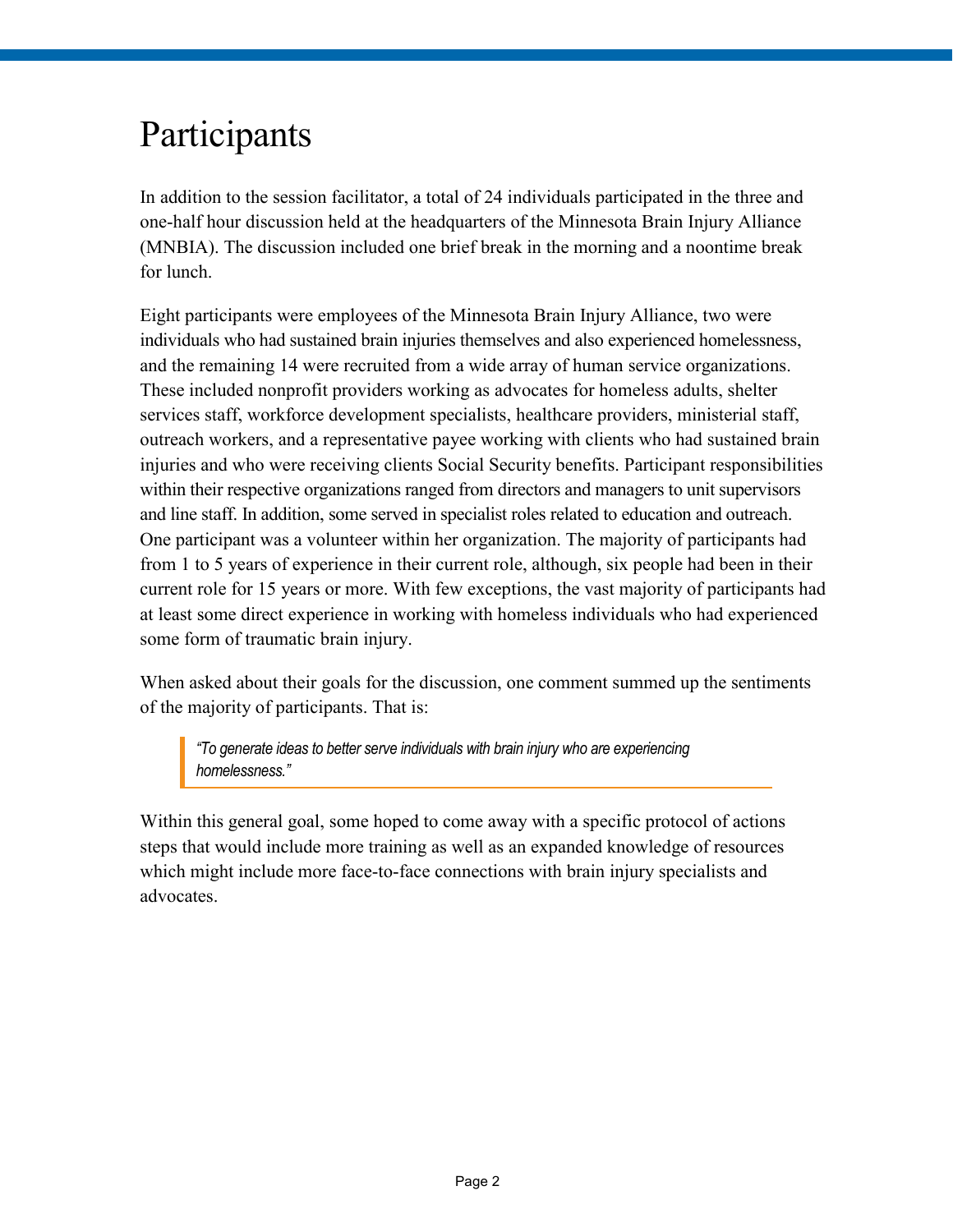### Prevalence

Every three years, Wilder Research conducts a statewide study of people who are homeless or living in temporary housing programs. The study provides point-in-time estimates of the homeless population and a description of their characteristics based on face-to-face interviews with homeless individuals and a shelter census completed by shelter providers. The interview asks a series of questions that aim to identify individuals who have likely suffered a traumatic brain injury (TBI). The information below is from Wilder's 2012 Statewide Homeless Study.

### **Prevalence of TBI in the homeless community**

- In 2012, 34% of Minnesota's homeless adults had a history suggestive of TBI or had been told by a doctor or nurse that they had a TBI.
- The rate of TBI was highest among homeless adults residing in unsheltered settings (44%) and battered women's shelters (45%).
- The rate of TBI is higher among homeless adult males  $(36%)$  than it is among homeless adult females (32%).
- 43% of homeless American Indian adults have a TBI. This is higher than the rate of TBI among any other racial group, with the exception of multi-racial homeless adults (also 43%).

#### **Health concerns among homeless adults with TBI**

- 76% of homeless adults with a TBI also have a significant mental illness, such as major depression, bipolar disorder, personality disorder, schizophrenia, or other paranoid or delusional disorders.
- 65% of homeless adults with a TBI also have another chronic health condition, such as high blood pressure or other heart or circulatory problems, asthma or other respiratory problems, and diabetes.
- **30%** of homeless adults with a TBI also have a substance abuse disorder, such as alcohol abuse or drug abuse disorder.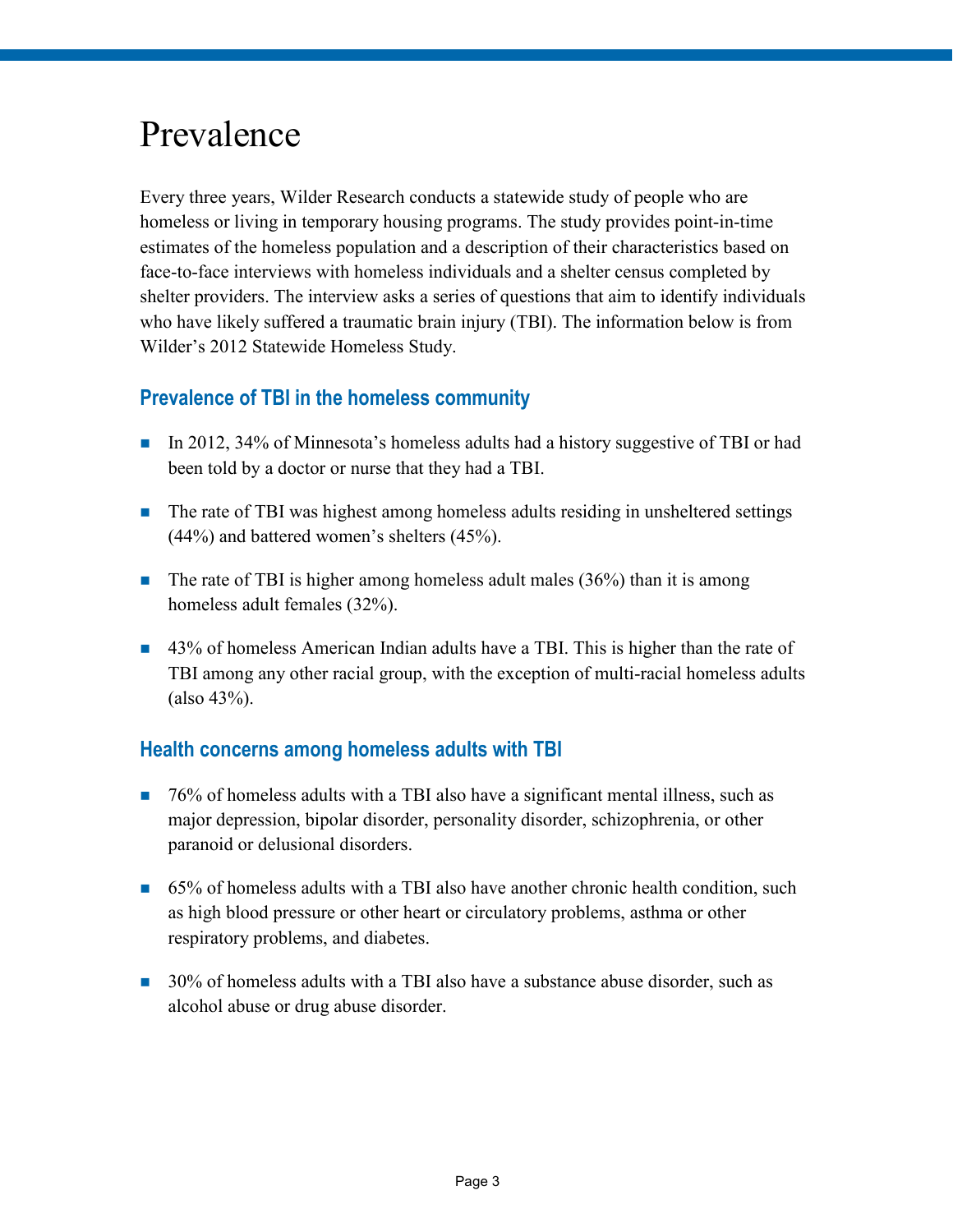### Discussion summary

### **1. What experiences have you had in recognizing brain injury where you work? Is it hard to recognize? What factors complicate this?**

The main complicating factor in recognizing brain injury is the constellation of other issues that participants find when dealing with clients. Many participants find that clients with brain injuries are coming in with other coexisting concerns, such as homelessness, substance abuse, and mental health issues. These concerns are likely to take priority over brain injury. As a shelter manager mentioned, this issue also emerges with medical diagnoses of brain injury:

*"If someone is coming in with several factors, they are going to identify the top one first. A traumatic brain injury is probably last on the list to be diagnosed and treated."*

Another complication is a lack of formal diagnosis for incoming clients. For some participants, not having a diagnosis must be secondary to other considerations:

*"No matter what somebody presents – chemical dependency, brain injury, dementia – we have to figure out whether they are able to stay there and be safe around others, staff, themselves… It's not a top priority to diagnose somebody. That's not our role."* 

Clients often do not acknowledge their brain injury or use those terms to describe their situation. Participants noted that clients will deny that they have a brain injury but share that they have had multiple concussions or symptoms that are consistent with brain injury:

*"We ask at intake, and they say no, but then when you start talking about their history it becomes apparent that they probably do [have a brain injury]."*

*"They'll answer no, but if I engage a conversation around it, they'll say they were always getting concussions and being knocked unconscious."*

Part of clients' refusal to discuss or acknowledge brain injury may be due to the stigma surrounding brain injury; as one support services participant noted, this stigma keeps clients from addressing the injury:

*"In talking with them they can't address their TBI in an employment situation because of the stigma. Working with them, there is a brain injury, there is something, but they aren't willing to talk about that or address that."*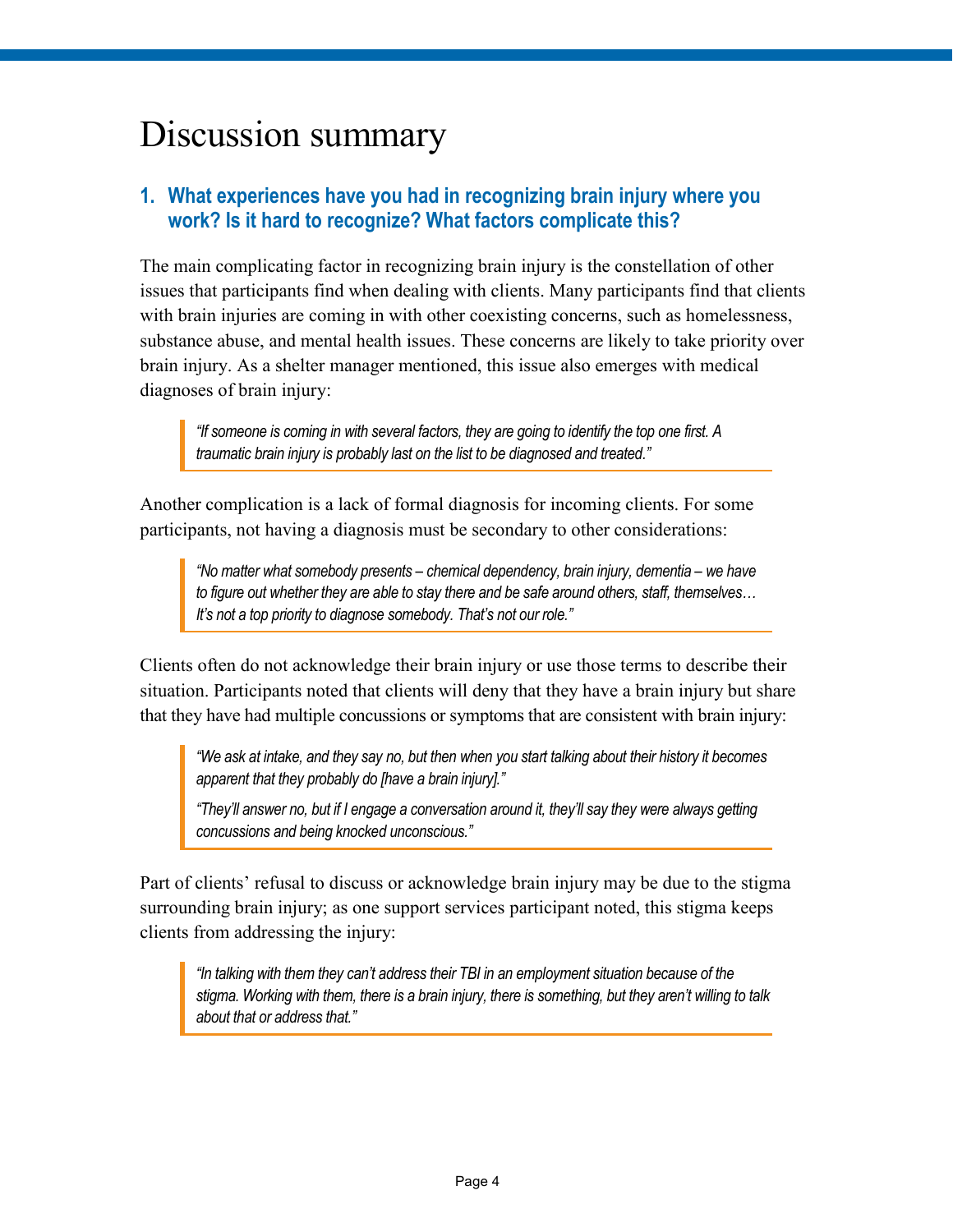Another complicating factor is that many organizations rely on volunteers and interns for help, which requires a considerable amount of continuing training and education to handle potential crises and ongoing needs. As one participant noted,

*"We used to have hired employees at the desk – they are now volunteers… It's constantly a teaching and an educating and a learning situation that is difficult."*

#### **2. Are there misunderstandings or preconceived assumptions about brain injury that make this particular problem more difficult to deal with other than physical or mental health problems?**

Participants noted that a lack of understanding within organizations around brain injuries, as noted by one outreach specialist:

*"When I'm working with folks with traumatic brain injuries, I feel skilled in mental health referrals, housing referrals, and substance abuse, but I feel a huge lack of knowledge with brain injury."* 

Another barrier that participants pointed out was that the symptoms and complications of the brain injury itself can pose significant barriers for delivering services to clients. Memory issues, particularly short-term memory loss and confabulation, were identified in particular. Several participants noted the complexity of providing services to clients who did not remember appointments:

*"They may miss an appointment, and then show up the next day and say they are ready to meet. For us to be flexible, that is challenging for us."*

*"If they miss three [medical appointments], they won't see them again. It's a short term memory problem, why do that to them?"*

Other participants noted that memory loss also caused issues with clients who did not remember what services they wanted, what rules were in place, when programs took place, or when they needed to pay for necessities:

*"Memory issues are a big concern. We provide the same services every day on site. Many visitors don't remember that we have laundry every day. It's really training the staff to have the understanding that people don't remember."*

*"We will often have folks get in trouble with shelter staff because they don't remember rules, where they are allowed to be, what times things happen."*

*"Some of the questions that are asked – what services do you want? They have no idea. With short term memory loss, that is difficult to remember."*

*"Most of my clients are housed, but my TBI clients are this close to eviction because they forget to pay their bills."*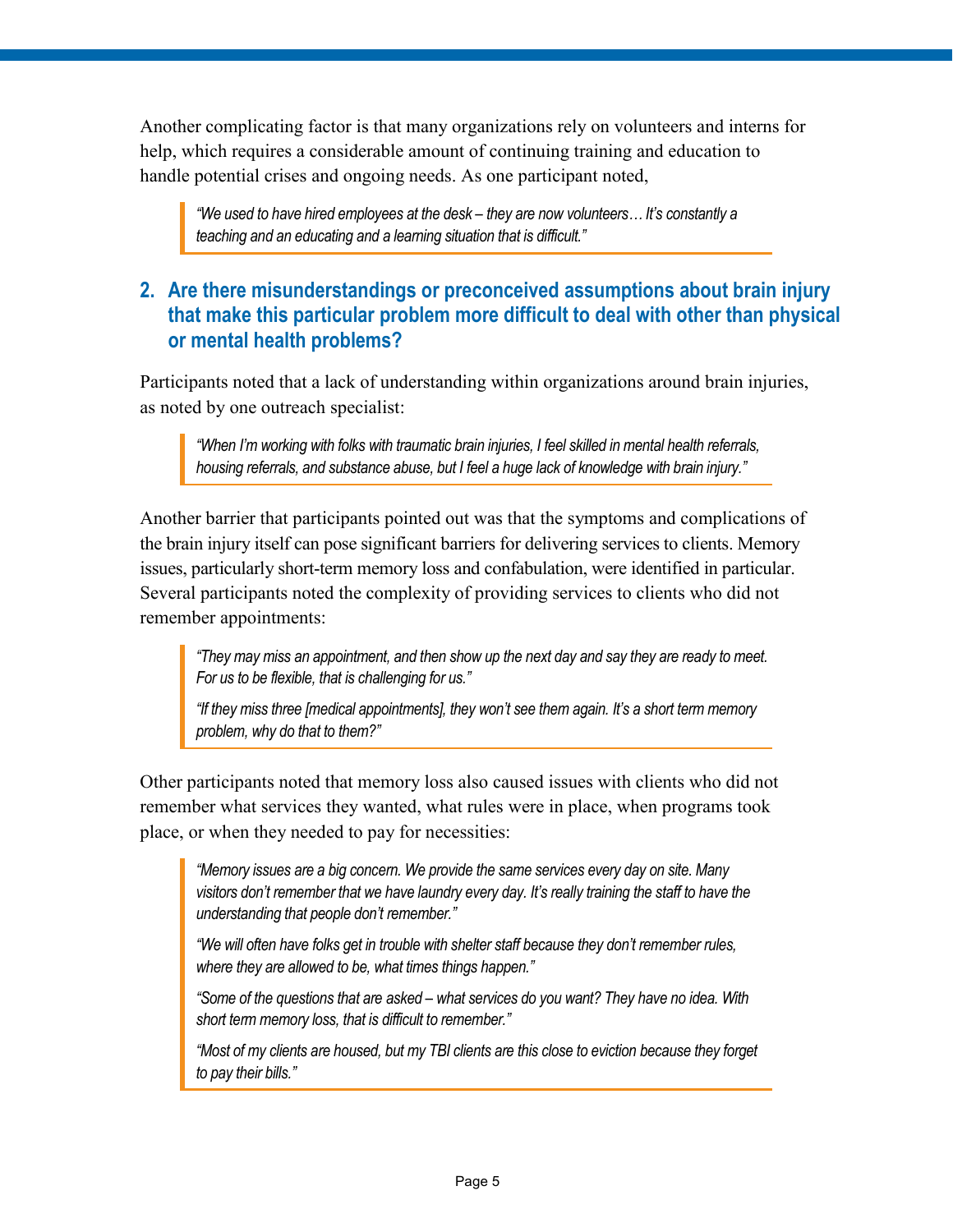Other brain injury symptoms can create barriers as well. Participants mentioned issues that arise when clients have unexpected outbursts of anger, say things that seem inappropriate, or behave in irrational ways. One outreach specialist noted how assumptions around choice, and how people choose to behave, could exacerbate issues with clients with brain injuries:

*"Choice is a tool – we assume choice and options – but that tool can be injured in a brain injury."*

Part of this barrier can be attributed to the invisibility of brain injury-related issues. As one participant commented, this invisibility can affect external perceptions of clients with brain injuries:

*"When people have a brain injury, it's not believed because you can't see it. People think they are using it as an excuse."* 

Participants also noted difficulties with navigating systems and procedures that are confusing and overwhelming. One participant commented on how difficult it is to navigate processes, even for clients who do not have brain injuries:

*"Trying to navigate the county process and the Social Security processes, for someone who doesn't have a brain injury, it is overwhelming."*

*"When I can follow up with someone, just having time to walk them through that process is overwhelming… They can't even organize their thoughts to call get a neuropsychological evaluation."* 

Participants mentioned that the county itself is another pressing barrier to getting services. Some participants commented that certain services will not work with clients with traumatic brain injuries; another noted an instance where a county representative denied a waiver for services because the client in question was homeless. One participant noted how the complexity of accessing services can prevent a client with a brain injury getting the assessments they need to access those services, leading to, and sometimes intensifying issues around homelessness:

*"People with mental illness don't want to stay in shelter because it is too much to handle. If they aren't in shelter, the county won't do a CADI assessment. If they are homeless, they aren't using institutional money, they aren't a priority, the county will do an assessment but they will likely get denied. They can't stay in shelter, so they stay outside which exacerbates symptoms."*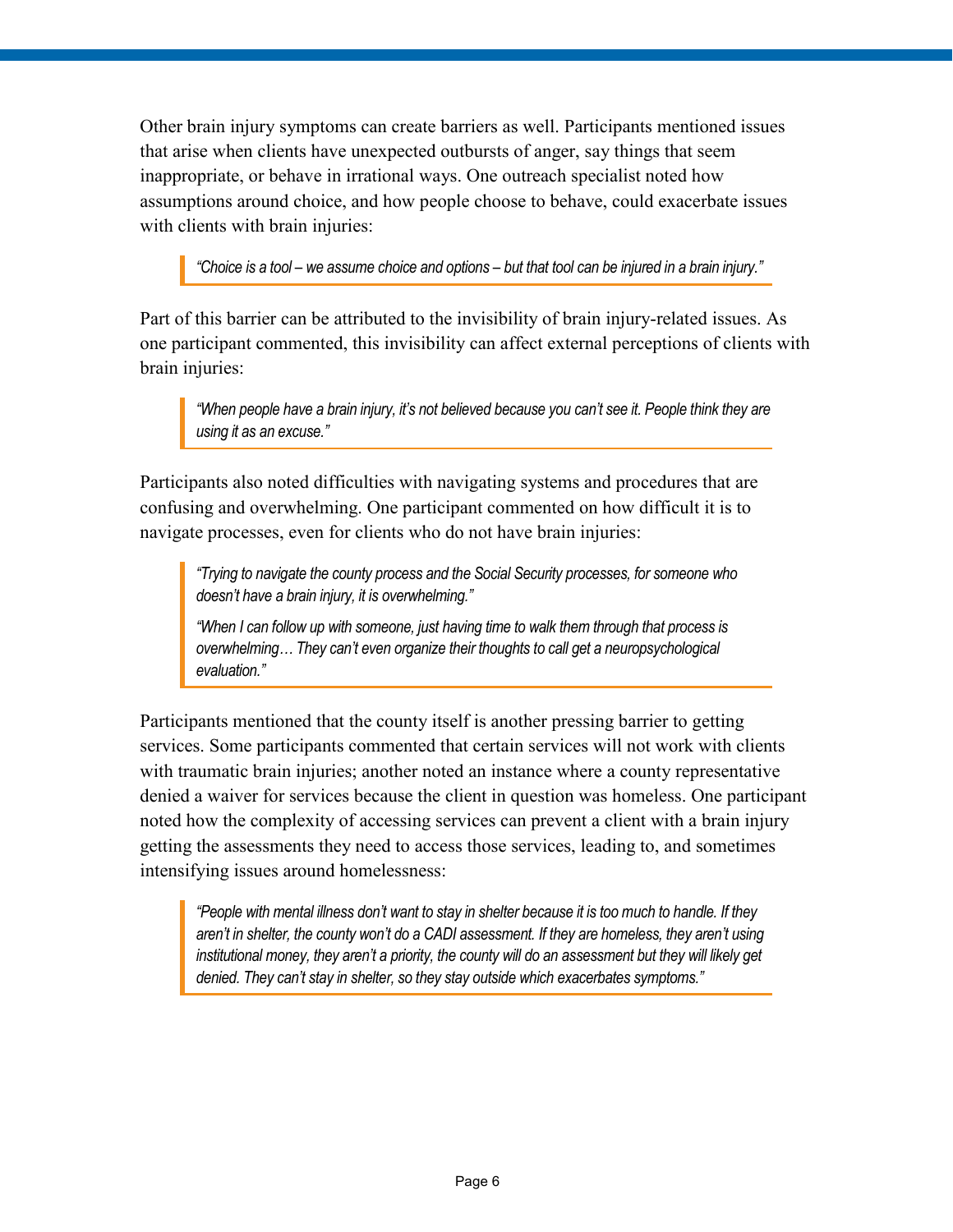Another barrier to service, according to participants, lies in the high turnover of support positions, leading to a lack of education or general knowledge:

*"A lot of the people at the county work with many different types of people. The training they*  receive in a high turnover position may be inadequate. The gate keepers may have *misinformation, so we are continually educating staff who have so much power, but yet very little understanding."*

Another participant mentioned a higher bar for clients to receive services, even if an assessment is approved:

*"If I can get people in to have neurological testing, it's denied because the traumatic brain injury is too distant. It makes it hard to have a solid report. I've been bumping up to that more over the last couple years."*

### **3. Is the problem of brain injury more difficult to address in some cultural groups in than in others?**

Participants discussed three main difficulties in addressing brain injuries in non-dominant cultural groups. The first difficulty is a cultural barrier, which encompasses more than language, as explained by one participant:

*"I think finding appropriate care for the population we served in general is very difficult. When we are looking at trying to find someone from the same culture, is really difficult. Even an interpreter is not the same as seeing someone who looks like you and understands your culture."*

The second difficulty is the nuance of language, as noted by a Hmong participant:

*"For the Hmong population, it is difficult to talk about the brain in our culture because of the*  language barrier. We don't have words for brain injury, mental health, asthma, etc. When *talking about brain injury we have to describe the symptoms. When you are talking with an interpreter who isn't knowledgeable about brain injury, they may not be able to communicate what is being said."*

The third difficulty is working with cultures that either do not follow Western medicine or are otherwise protective of members of their cultural community:

*"We have a really difficult time reaching out to some cultures because they are really protective of their own. Just getting in and understanding their culture, that's really hard for us."*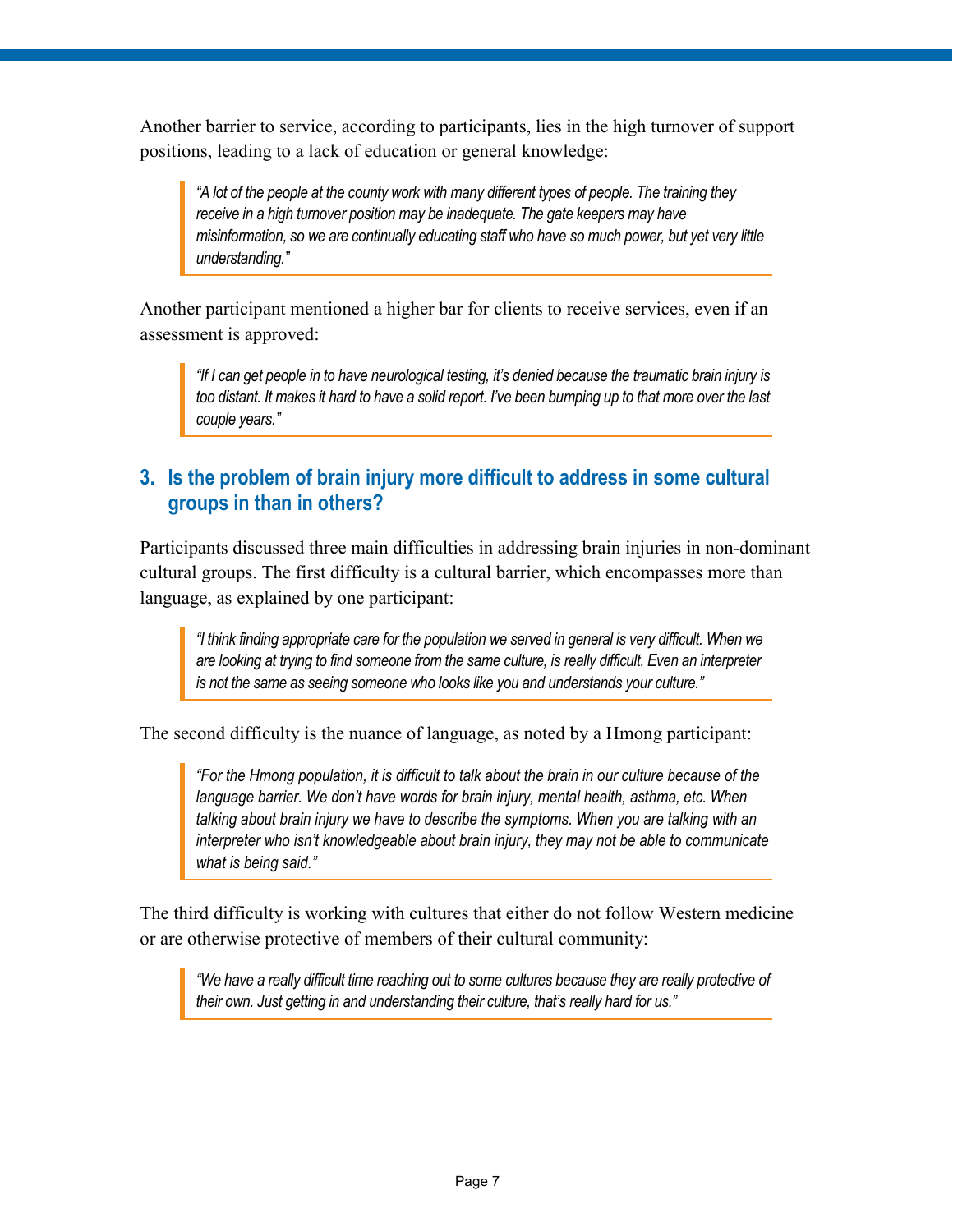### **4. What challenges or barriers have you faced in trying to respond to the needs of someone with a suspected brain injury? Do shelter circumstances make this more difficult? How? (What helps?)**

Participants noted that a lack of support – either from family or from an advocate – was a significant challenge in responding to client needs. Several participants noted the power of community and building relationships between organizations in order to help clients with coexisting conditions receive support and care for all of them:

*"We've found that people who have a one on one relationship with an advocate, whether it's family or someone else, will have better success at achieving their goals."*

*"When an advocate or someone who knows the person is able to speak up, we can approve the person for a waiver because they can get at the actual problem."*

*"The relationships are key for making things successful. We have to have the resources on site… We have all of these components on site and build their relationships within the confines of the building."*

*"Communication from whoever is coming to the shelters and bringing the client to have a face-toface introduction can really help."*

Another participant mentioned that having the time and staff to strengthen relationships with clients makes a difference:

*"If they need a ride to an eye doctor, we drive them there. It's an extended warm handoff. The ability to go out into the community and spend time with them, that makes all the difference."*

A few participants also noted that having flexible scheduling is helpful for clients who may forget appointments or encounter other challenges as a result of their brain injury.

Some participants mentioned that funding is a barrier to responding to needs, particularly funding for client advocates:

*"We need to fund people to advocate and provide lots of time. There are services available but they need someone to help access them."*

Time is another challenge for those trying to secure services for clients. One participant shared a story about a client whose mother's relentless contact secured services:

*"What made it happen [for one client] was his mom. I have 200 clients and she had one."*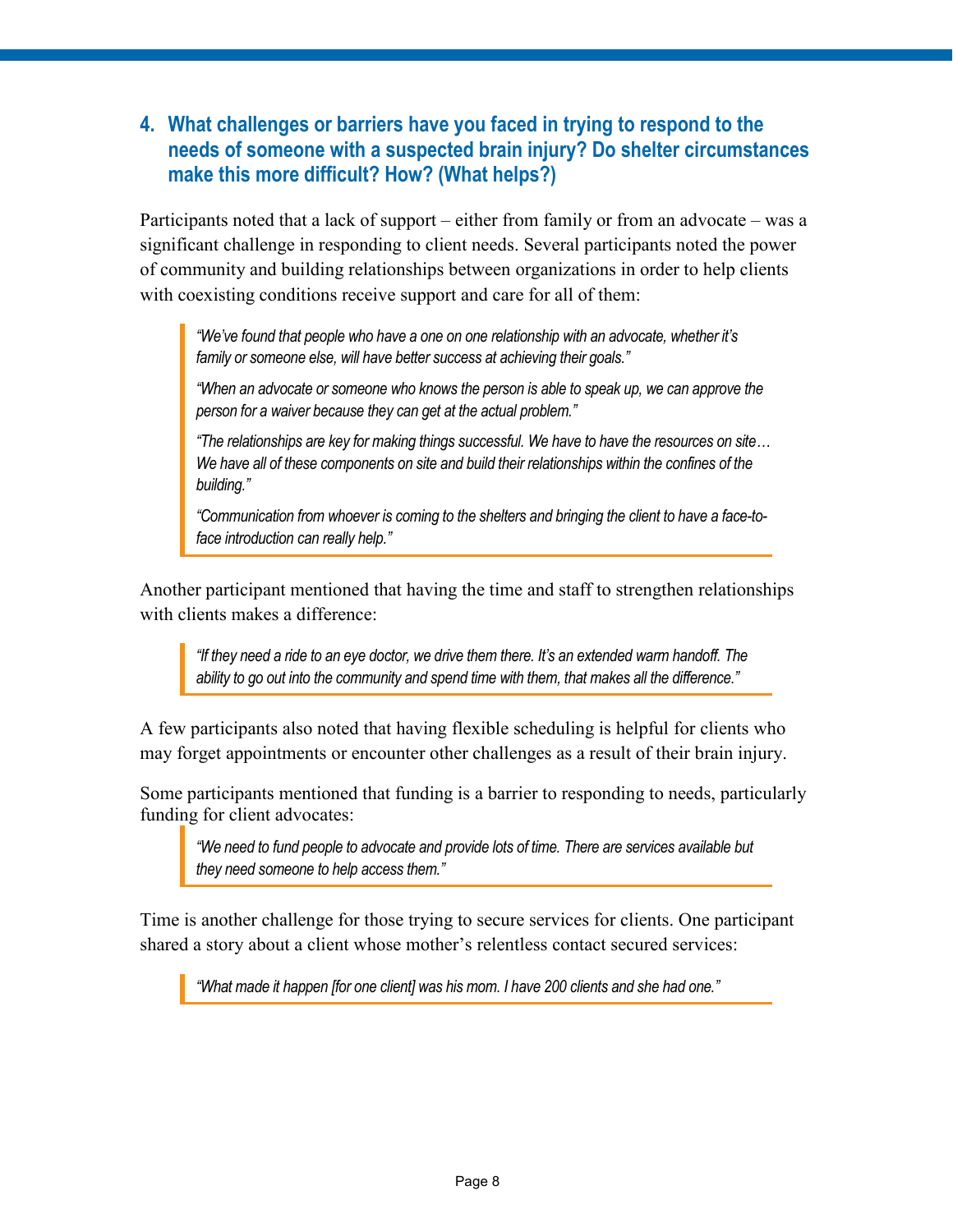A few participants also noted that earning and keeping client trust was a challenge.

*"For the people I work with, trust is an issue. They have been let down multiple times. You might have to meet with people 10 or 15 times."* 

*"When I went out to various centers, I met with three different people, all of them adamantly refused to give me a release of information so that this person can connect… It's a struggle when we go into shelters, we don't know who they have. They won't or can't tell us."*

One participant mentioned that this hesitance may be because clients hear from too many different people:

*"The people who follow up with the referrals are different from those who are going into shelters. [Outreach] might make a connection, but then one of the referral folks calls and they don't know who you are. Trust is a big issue."*

In response, one participant shared that they try to make this connection as smooth as possible:

*"What I do – I would like to think I am very aware of resources out there – I try to write down what they should do if someone doesn't call right away. I tell them who will call them."* 

Participants also noted the challenge of time and effort to get clients connected to services. Two participants shared stories of how difficult it was, and long it took, for a client to get services:

*"We know it can work, but we know we have lots of challenges and barriers that cause the success story not to happen… [It was] probably about a yearlong process."* 

*"It took over 50 phone calls and two years to help an individual qualify for a waiver."* 

#### **5. What else can MNBIA do? What are some next steps?**

One suggestion from participants was for MNBIA to help connect clients with brain injuries to resources in various ways, including warm handoffs and finding clients where they are (rather than forcing them to find services elsewhere):

*"I would suggest that MNBIA comes out more to where the people are because we've already identified how hard it is for people with traumatic brain injuries to keep appointments and make connections between professionals. My goal is to bring more of the mental health professionals into the shelter because that's where the sheltered people are comfortable. We know that when we do straight referrals, half the time it doesn't happen."* 

*"The greatest success you have is when you have the actual professions in the building so that people can access what they need right there."*